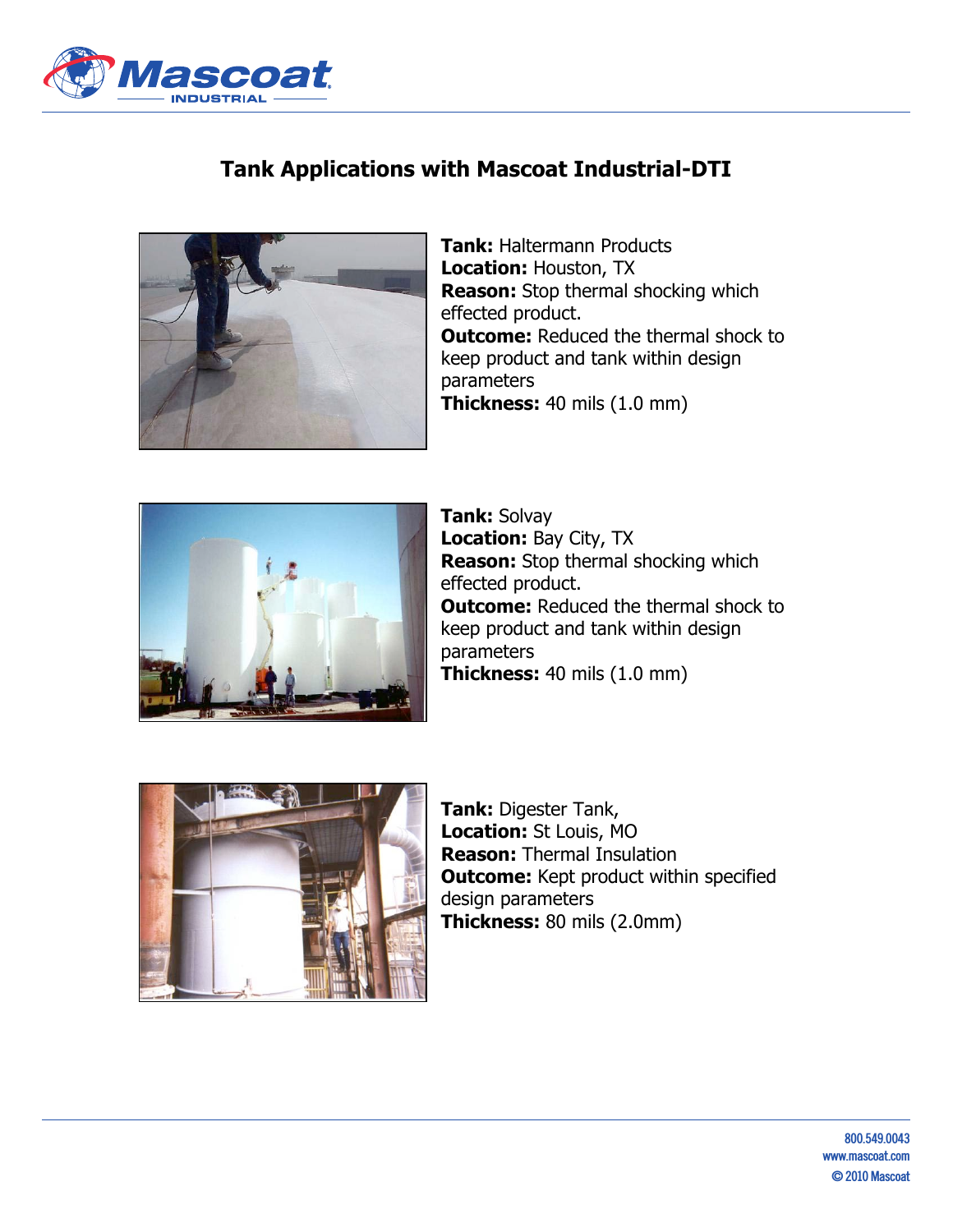



**Tank:** Sargeant Bulktainer **Location:** Ft. Lauderdale, FL **Reason:** Insulate tank for transport **Outcome: Protect personnel and** maintain product temperature **Thickness:** 100 mils (2.5 mm)



**Tank:** Houston Marine Service **Location:** Houston, TX **Reason:** Stop thermal shocking which effected product. **Outcome:** Reduced the thermal shock to keep product and tank within design parameters **Thickness:** 40 mils (1.0 mm)



**Tank:** Rhodia **Location:** Houston, TX **Reason:** Stop thermal shocking which effected product. **Outcome:** Reduced the thermal shock to keep product and tank within design parameters **Thickness:** 60 mils (1.0 mm)

> **800.549.0043 www.mascoat.com © 2010 Mascoat**